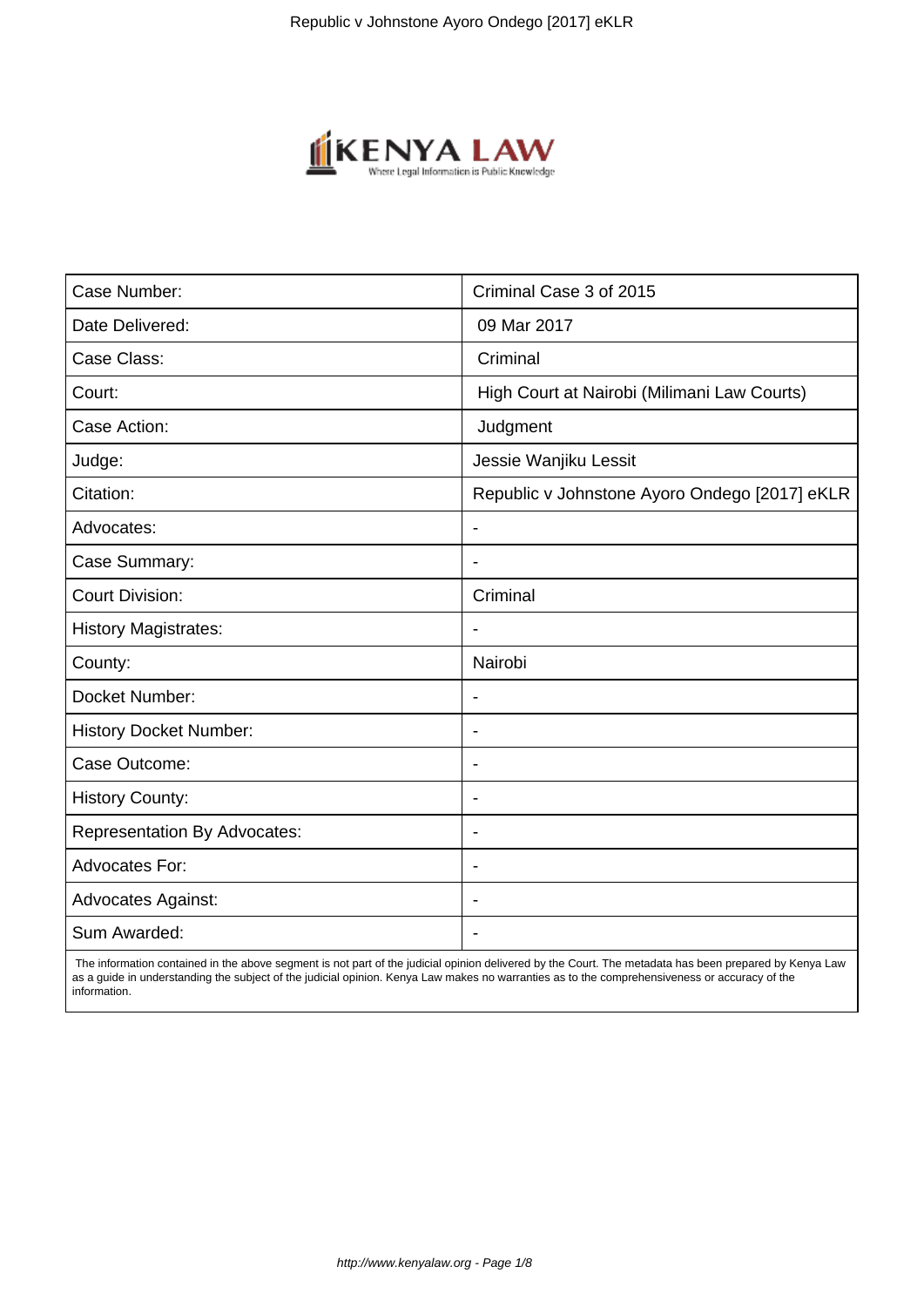# **REPUBLIC OF KENYA**

#### **IN THE HIGH COURT OF KENYA**

#### **AT NAIROBI**

#### **CRIMINAL CASE NO 3 OF 2015**

# **LESIIT J**

**REPUBLIC………………………………………………PROSECUTOR**

#### **VERSUS**

### **JOHNSTONE AYORO ONDEGO…….……………….........…...ACCUSED**

### **JUDGEMENT**

1. The accused **Johnstone Ayoro Ondego** has been charged with murder contrary to **Section 203** as read with **Section 204** of the **Penal Code**. The particulars are that:

# "**On the 30th day of November, 2014 at Ndubuini in Dagorreti within Nairobi County murdered Delvis Njuguna Macharia"**

2. The prosecution called six(6) witnesses in total.

3. The brief facts of the prosecution case were that the accused person was working as a watchman at Ndumboini area within Uthiru. On the material day he clobbered a child on the head who is the deceased herein. The prosecution case was that the accused clobbered the deceased because he threw stones towards the gate the accused was manning. The deceased thereafter succumbed to the head injuries he suffered while undergoing treatment at Kenyatta National Hospital.

4. The accused opted to give a sworn statement in his defence. He stated that on the fateful day, he arrived at his work station at around 7.55 pm. He said that he heard stones being thrown at the gate followed by a knock. He proceeded to open the gate upon which a man pulled him out by the neck. On getting out, he met three men who ordered him to give them all that he had. He decided to fight back and stated that the children that were heading home might have been hit by any of the people he was struggling with including himself. ln cross-examination, the accused stated that the rungu that was produced in court was in the police car which PW6 used when he arrested him. The accused alleged that he was being implicated for the murder charge because the incident had happened at his place of work.

5. Mr. Ndungu Counsel for the accused in his submissions urged the court to find that since PW1 was a minor when he testified and was not able to understand the meaning of an oath, it created doubt as to the level of his intelligence. Counsel urged that the evidence of PW1 lacked corroboration and fell below the test set under **section 119(1)** of the **Oaths** and **Statutory Declarations Act**. Counsel further urged that there were inconsistencies in the evidence of PW1 in regard to the injury inflicted on the deceased. Counsel urged that PW1 testified that the deceased was hit on the head and ribs, yet the findings of PW5 the pathologist was that the injuries sustained by the deceased were only to the head.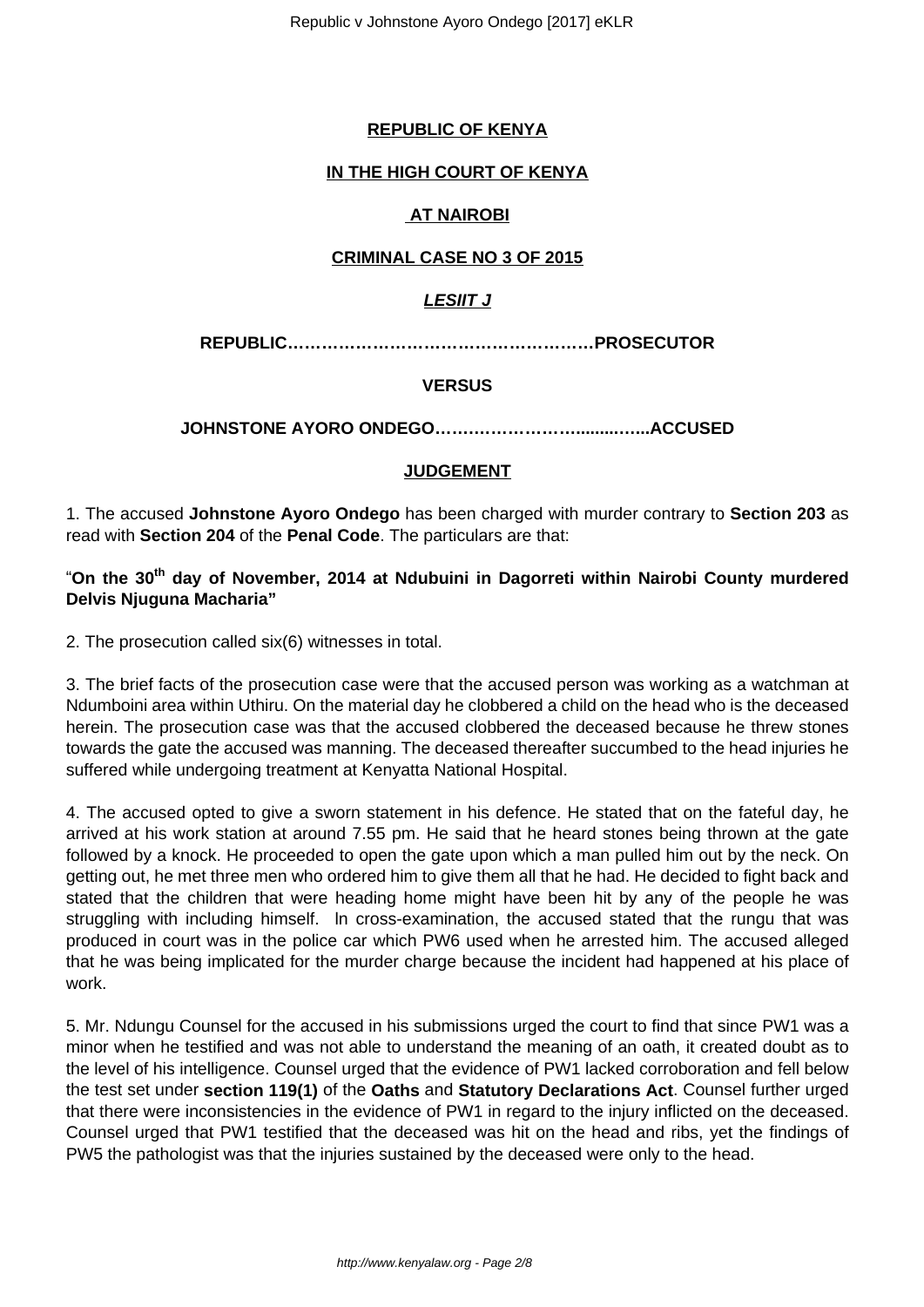6. Mr. Ndungu urged that the conditions of identification were not favourable for positive identification. Counsel urged that PW2 stated that she sent the kids to the shop after 7.15 pm, and that by that time it was already dark. Counsel urged the court to note that the accused in his defence stated that the lights in the area had gone off.

7. The learned Prosecution Counsel Ms Wafula submitted that the prosecution proved its case against the accused person. Counsel urged that even though PW1 was a minor, a voire dire examination was carried out by the court and was satisfied that he could testify. Counsel urged that the evidence of PW1 received corroboration from the evidence of PW2 who testified that when she went to where the accused worked after the incident, she heard the accused tell the police as he surrendered the murder weapon that he had hit the deceased.

8. Wafula submitted that the evidence of the pathologist, PW5 was in tandem with the evidence of PW1 in that he formed the opinion that the cause of deceased death was severe head injury due to blunt force trauma. Counsel urged that the weapon used was recovered from the accused within one and a half hours after the incident.

9. Regarding malice aforethought, Ms Wafula urged that the accused was reckless and did not care if his action could cause death and that in the circumstances he used excessive force.

10. The issues for determination are:

**a. Whether PW1 was possessed of sufficient knowledge to testify, and whether he understood the nature of an oath, and finally whether his evidence required corroboration.**

**b. Whether the conditions of lighting at the scene of incident were conducive for a correct identification, free of error and mistake.**

**c. Whether the evidence of PW1 regarding the manner in which the accused injured the deceased was consistent with the pathologists finding on the cause of death.**

**d. Whether the prosecution has established that the accused had formed the intention to cause death or grievous harm to the deceased.**

**e. Whether the accused defence was reasonable, credible and logical.**

11. **As to whether PW1 was possessed of sufficient knowledge to testify, and whether he understood the nature of an oath, and finally whether his evidence required corroboration.** It is important that I begin by defining who a child of tender years is. **Section 2** of the **Children Act** defines a child of tender years **"means a child under the age of ten years**".

12. There has been debate whether the definition of a child of tender years under **section 2** of the **Children Act** applies to **section 19** of the **O&SD Act**. In a recent decision of the Court of Appeal sitting in Nyeri in **Patrick Kathurima v Republic, [2015] eKLR** it was observed:

**"Whereas the question of whether a child is of tender years remains a matter for the good sense of the court as was stated by this Court in MOHAMMED –VS- REPUBLIC [2008] IKLR (G&F) 1175,** we see no reason for departing from the observation made in **KIBANGENY** -VS-**REPUBLIC (Supra) that the expression "child of tender years" for the purpose of Section 19 of the [Act] means, "in the absence of special circumstances, any child of any age, or apparent age,**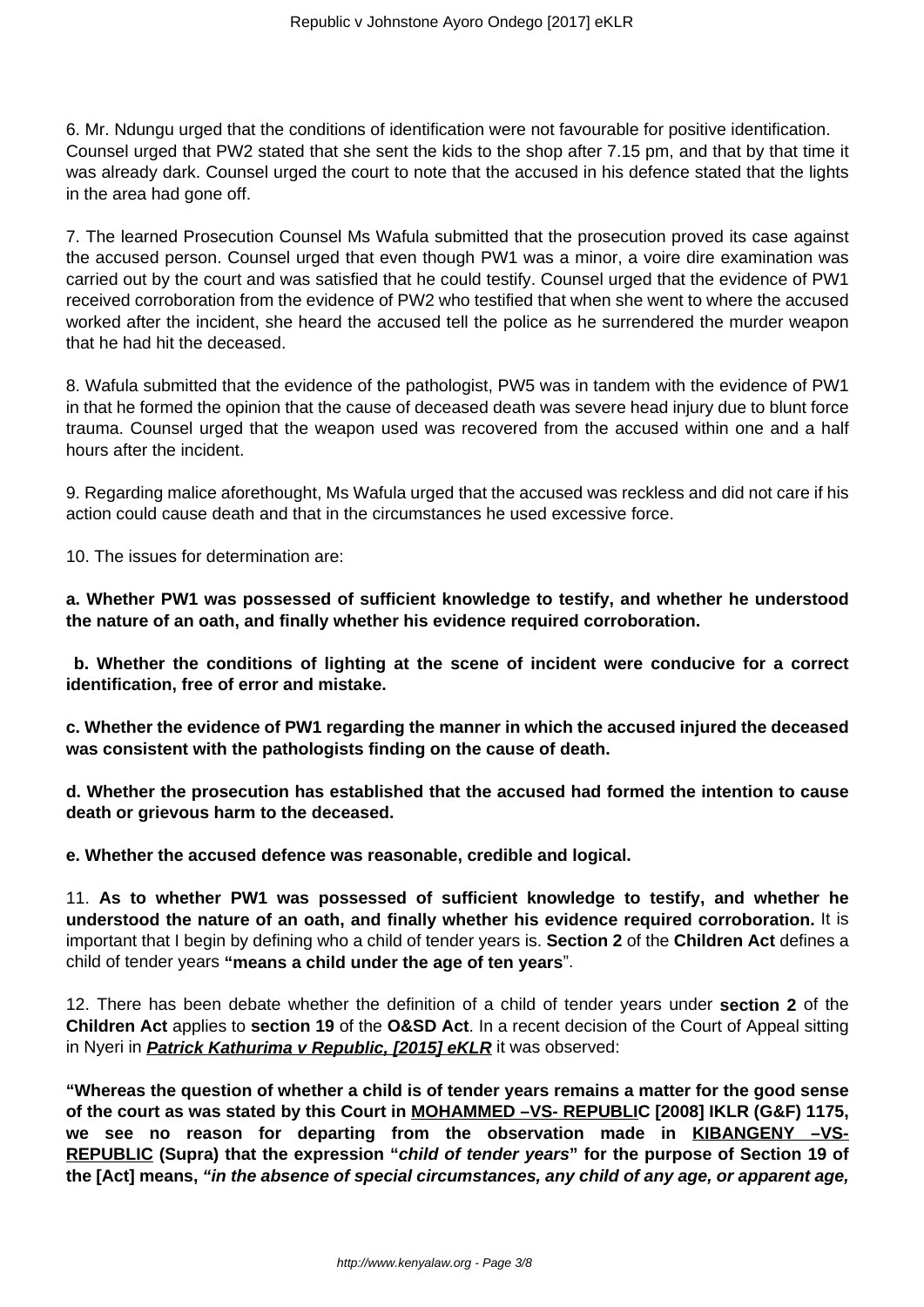**of under fourteen years." That indicative age has been followed by courts ever since, See, for instance, JOHNSON MUIRURI –VS- REPUBLIC [1983] KLR 445, where this Court, in respect of a 13<sup>1</sup> /2 year old child approved the step taken by the trial court;**

"The learned Judge substantially followed the correct procedure before allowing her to be sworn by recording his examination of her whether she was possessed of sufficient intelligence to justify the reception of her evidence and that she understood the duty of speaking the truth".

**"We take the view that this approach resonates with the need to preserve the integrity of the viva voce evidence of young children, especially in criminal proceedings. It implicates the right to a fair trial and should always be followed. The age of fourteen years remains a reasonable indicative age for purposes of Section 19 of Cap 15. We are aware that Section 2 of the Children's Act defines a child of tender years to be one under the age of ten years. The definition has not been applied to the Oaths and Statutory Declaration Act, Cap 15. We have no reason to import it thereto in the absence of express statutory direction given the different contexts of the two statutes''.**

13. What constitutes a child of tender age is a matter for the good sense of the judge to decide. In the instant case, PW1 was aged 10 years when he testified and less than a year younger when he witnessed the incident. He was therefore a child of tender age.

14. Section 19 of the **Oaths and Statutory Declarations Act**, provides that:

**"19(1) Where, in any proceedings before any court or person having by law or consent of parties authority to receive evidence, any child of tender years called as a witness does not, in the opinion of the court or such person, understand the nature of an oath, his evidence may be received, though not given upon oath, if, in the opinion of the court or such person, he is possessed of sufficient intelligence to justify the reception of the evidence, and understands the duty of speaking the truth; and his evidence in any proceedings against any person for any offence, though not given on oath, but otherwise taken and reduced into writing in accordance with** [section 233](http://www.kenyalaw.org:8181/exist/kenyalex/actviewbyid.xql"id=KE/LEG/EN/AR/C/CHAPTER%2075/sec_233#KE/LEG/EN/AR/C/CHAPTER%2075/sec_233) **of the Criminal Procedure Code** [\(Cap. 75\)](http://www.kenyalaw.org:8181/exist/kenyalex/actviewbyid.xql"id=KE/LEG/EN/AR/C/CHAPTER%2075#KE/LEG/EN/AR/C/CHAPTER%2075)**, shall be deemed to be a deposition within the meaning of that section."**

15. From a clear reading of **section 19** of the **O&SD Act**, it is the duty of the court to form an opinion whether a child of tender years presented as a witness is possessed of sufficient intelligence to justify the reception of the evidence, and understands the duty of speaking the truth. The Act does not set out the means of forming that opinion, or the principles applicable in the exercise of determining the intelligence or understanding required to justify the reception of evidence. There are a myriad of cases discussing how to access whether a child was possessed of sufficient knowledge to testify and understands the duty to tell the truth. On this point the celebrated case of **JOHNSON MUIRURI VS REPUBLIC [1983] KLR 445,** Madan, Porter JJ & Chesoni Ag. JA held:

**(1) "Where, in any proceedings before any court, a child of tender years is called as a witness, the court is required to form an opinion, on a voire dire examination, whether the child understands the nature of an oath in which even his sworn evidence may be received if in the opinion of the court he is possessed of sufficient intelligence and understands the duty of speaking the truth. In the latter event, an accused person shall not be liable to be convicted on such evidence unless it is corroborated by material evidence in support thereof implicating him.**

**(2) It is important to set out the questions and answers when deciding whether a child of tender**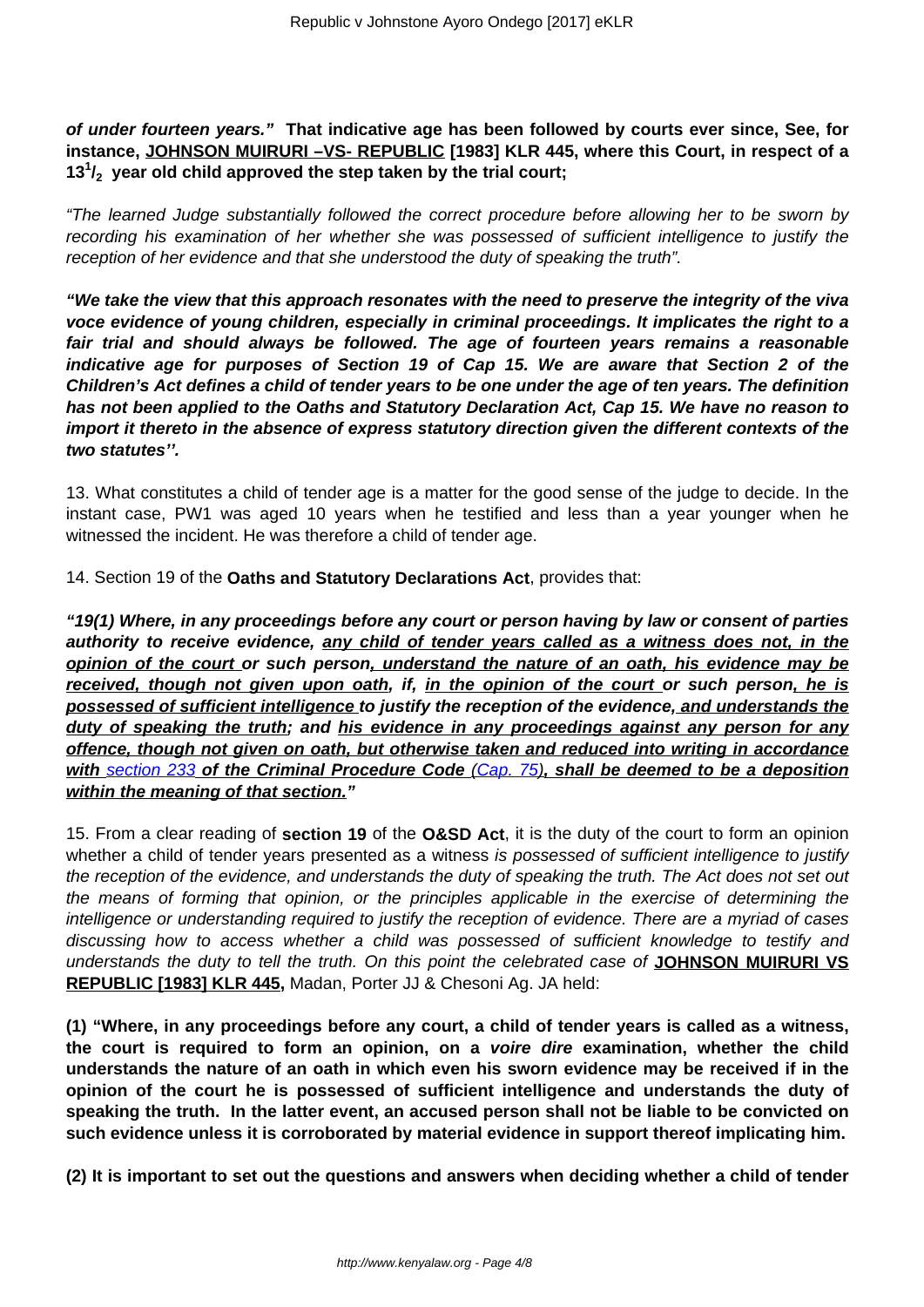**years understands the nature of an oath so that the appellate court is able to decide whether this important matter was rightly decided.**

**(3) When dealing with the taking of an oath by a child of tender years, the inquiry as to the child's ability to understand the solemnity of the oath and the nature of it must be recorded, so that the cause the court took is clearly understood.**

**(4) A child ought only to be sworn and deemed properly sworn if the child understands and appreciates the solemnity of the occasion and the responsibility to tell the truth involved in the oath apart from the ordinary social duty to tell the truth.**

**(5) The judge is under a duty to record the terms in which he was persuaded and satisfied that the child understood the nature of the oath. The failure to do so is fatal to conviction."**

16. In the instant case, I carried out a voire dire examination of PW1 and at the end of that examination I formed an opinion that PW1 was possessed of sufficient knowledge to justify receipt of his evidence and that he understood the duty to tell the truth. I also satisfied myself whether he understood the meaning of an oath. I formed the opinion that he did not understand what an oath is. Consequently I ruled that PW1 could testify but not on oath.

17. **As to whether the evidence of PW1 required corroboration**, **section 19** of the **O&SD Act** stipulates that such evidence once received in any proceedings against any person for any offence, though not given on oath, but otherwise taken and reduced into writing, shall be deemed to be a deposition within the meaning of that section. Secondly in **Muiruri** case, supra, it was held that corroboration of the unsworn testimony of a child is required to found a conviction. Thirdly it will suffice to state that the nature of corroboration required is material and independent corroboration. I will get back to this later.

18. **As to whether the conditions of lighting at the scene of incident were conducive for a correct identification, free of error and mistake.** On the issue of identification we have the evidence of PW1 himself. In his unsworn statement, PW1 stated that on 30<sup>th</sup> December, 2014 at around 6.45, PW2 the mother sent him and the deceased to buy some food for supper. On their way they met a neighbour's child by name Kennedy. PW1 stated that he left the deceased and Kennedy together. PW1 stated that on coming back to where he had left the deceased and his friend Kennedy, he saw the deceased and Kennedy throw stones that hit a gate. PW1 stated that he saw the watchman get out of the gate and chase the deceased and Kennedy. PW1 saw the accused get hold of the deceased and Kennedy, proceeded to hit the deceased legs and on the deceased falling on the ground, the accused hit the deceased on the head and ribs. In cross examination, PW1 explained that he was able to clearly see the accused clobbering the deceased as it was not dark.

19. PW2 a mother to the deceased and PW1 stated that on 30<sup>th</sup> December, 2014 at around 7.15 pm she sent PW1 and the deceased to buy some tomatoes. After a span of about 45 minutes, she became anxious as they had not returned yet. PW2 stated that soon thereafter PW1 came back running and asked her to get out of the house quickly because Delvis the deceased had been hit by a watchman and had fallen on the road. On PW2 enquiring from PW1 what the deceased had been hit with, PW1 replied to her that it was a club.

20. A club was recovered from the accused. PW6, a police officer who recovered the weapon from the accused testified that PW1 took him, another police officer and PW2 and another to a gated premises where the accused was working as a watchman. PW1 identified the accused as the culprit. He also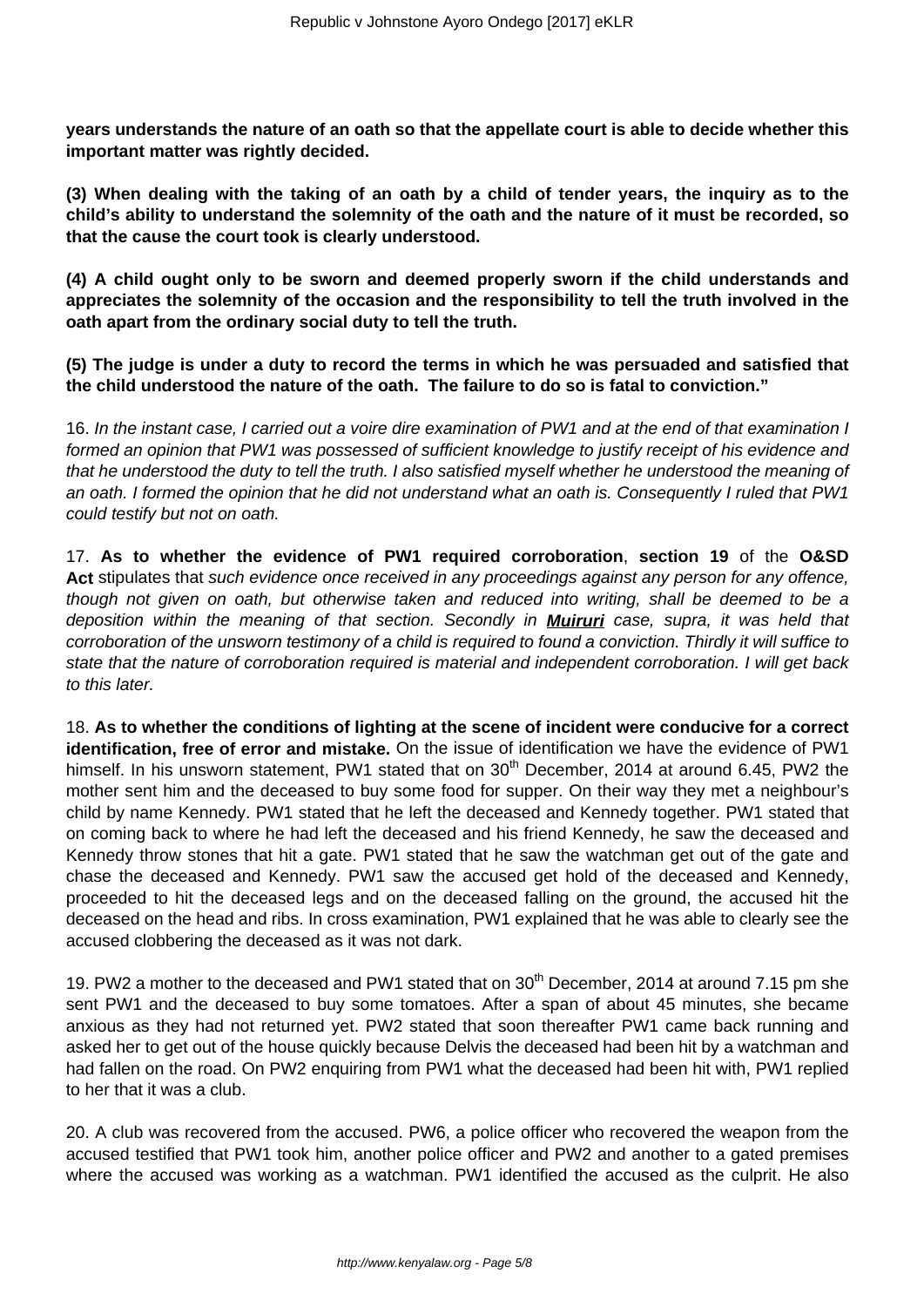identified the club as the weapon used to hit the deceased. While at the scene with PW1 and PW6 and others, PW2 testified that she heard the accused admit that he hit a child that day.

21. Apart from this evidence I did find that the accused admitted most of the facts constituting this offence both in his sworn statement and by his conduct. In his defence the accused stated

**"I was on duty working. The deceased was not involved in the wrestling. He was not part of it. He was just passing by when he was involved. I am very sad that he lost his life in a fight which was not his… I think the child was hit by the club as me and one of the 3 men wrestled to take control of it."**

22. Having considered the accused sworn defence I find that it was an admission of most of the facts. The accused admits the deceased was at the place of his work. He admitted that he hit him. He acknowledges that the deceased was not part of the scuffle leading to him being hit. The accused therefore admits the deceased was at the scene of incident, that he, the accused hit him with a club.

23. The accused however denied that he hit the deceased with the club produced in court as P. Exhibit 4. He said that the club he hit the deceased with was a plastic one which he did not hand over to the police. I find that the accused admitted the incident took place. That corroborated PW1's evidence. It was an admission. In the circumstances I find that the evidence of the child of tender age, PW1 was corroborated by independent and material evidence.

24. **Whether the evidence of PW1 regarding the manner in which the accused injured the deceased was consistent with the pathologists finding on the cause of death.** PW1 stated that he saw the accused hit the deceased on the head and the ribs. He also said that all this time he was with the deceased, the deceased was crying and complaining of headache.

25. PW5 a pathologist based at K.N.H produced the report she completed after conducting post mortem examination on the body of the deceased. This was on  $2<sup>nd</sup>$  of January, 2015. The pathologist noted injuries on the nervous system which were acute haemorrhages in frontal subarachnoid haemorrhage; acute global subdural haematoma and features of increased intracranial pressure with tonsila haerniations. PW5 formed the opinion that the cause of death was severe head injury due to blunt force trauma due to assault.

26. The pathologists finding at post mortem is in tandem to PW1's evidence of where he witnessed the accused hit the deceased. The accused admits as much in his defence. The defence took issue with failure by the pathologist to find injuries on deceased legs or ribs. That in my view is inconsequential as the primary duty of the doctor was to find the cause of death.

27. **As to whether the prosecution has established that the accused had formed the intention to cause death or grievous harm to the deceased.** The prosecution's case was that the accused over reacted against the deceased and another child when they threw stones at his gate. The accused is said to have come out with a club, attacked both children. The deceased was hit severely on the head. **Section 206** of the **Penal Code** sets out what constitutes malice aforethought thus:

**"Malice aforethought shall be deemed to be established by evidence proving any one or more of the following circumstances:**

**a) An intention to cause the death of or to do grievous harm to any person, whether that person is the person actually killed or not,**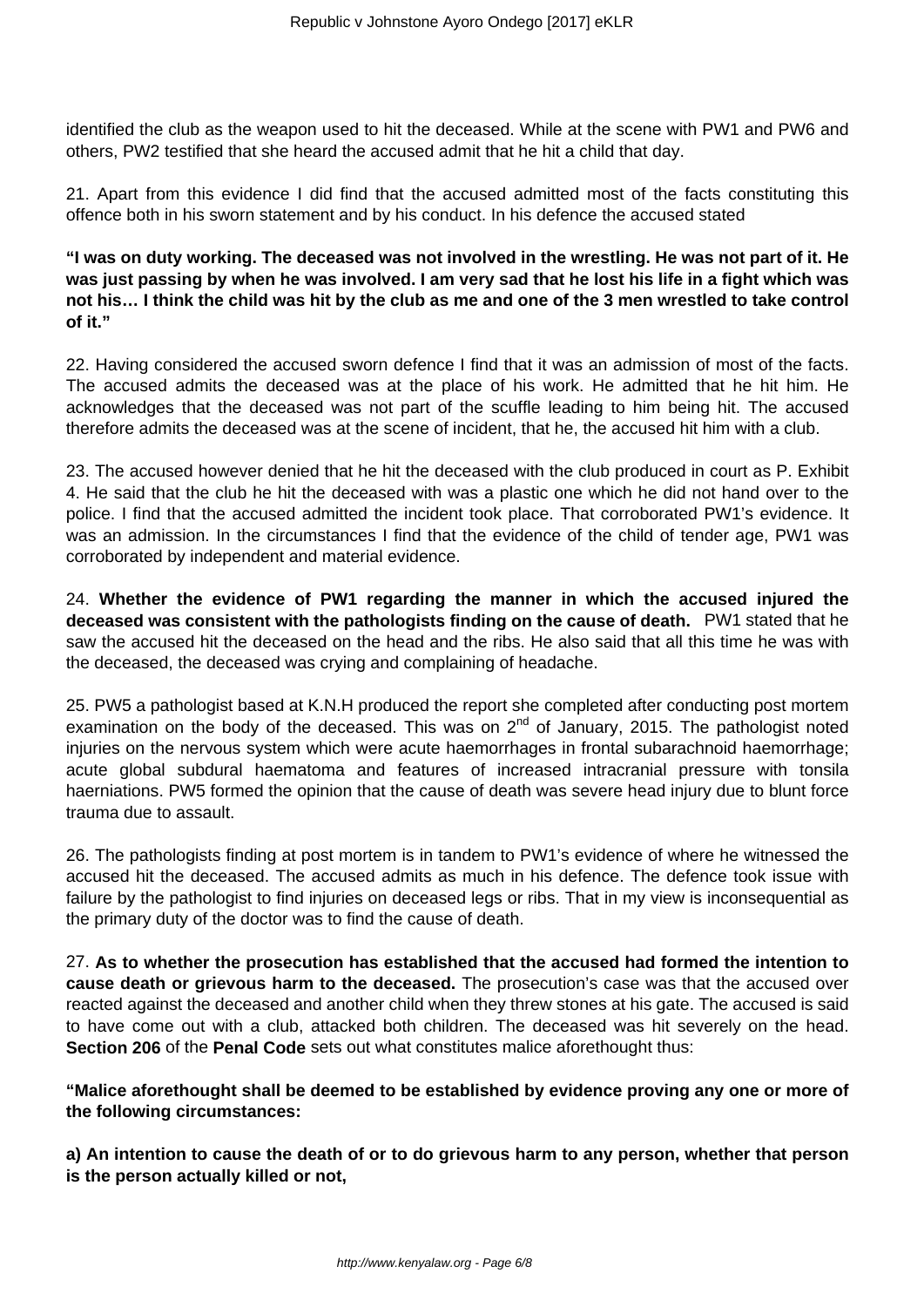**b) Knowledge that the act or omission causing death will probably cause the death of or grievous harm to some person, whether that person is the person actually killed or not, although such knowledge is accompanied by indifference whether death or grievous bodily harm is caused or not, or by a wish that it may not be caused;**

**c) An intent to commit a felony;**

# **d) An intention by the act or omission to facilitate the flight or escape from custody of any person who has committed or attempted to commit a felony."**

28. The accused overreacted in his actions towards the deceased and the other child with him. In my view, he was trying to discipline the children. However he used excessive force, first with a heavy and blunt club, and hitting at sensitive part of the body.

29. **As to whether the accused defence was reasonable, credible and logical.** The accused admitted that he hit the deceased. He however denied using the club exhibited in court as P. Exhibit 4. The accused stated that it was PW6, a police officer he had a grudge with before this incident who had P. Exh. 4 in his car.

30. Regarding the club PW1, 2 and 6 all said that it was the accused who handed over the club to the police from his sentry at the gate. I noted that in cross examination of each of these witnesses, none of them were questioned about the club. No suggestion was put to them that the accused did not have it the club. Or that PW6 planted it on the accused having come with it in his car. The accused denial regarding the club was an afterthought and was not true in all the circumstances of the case.

31. The accused also brought in the presence of three men saying he was a victim of an attack by three men. That in the ensuing struggle as the men tried to rob him is when the deceased who was passing by was hit. The issue of three men at the scene did not feature anywhere until at the accused defence. Even during cross-examination of PW1 no suggestion was made to him that three men apart from the deceased were at the scene. I find the introduction of three men an afterthought. To that extent I find that accused defence that he hit the deceased accidentally, and with a plastic club unreasonable, illogical and incredible. I find the accused's defence partly admitted the incident but qualified it as indicated in this judgment.

32. Having carefully considered the entire evidence, I find that the prosecution has proved beyond any reasonable doubt that the accused attacked the deceased, hit him severely on the head causing him injuries from which he died. I find however that the prosecution failed to prove malice aforethought. For that reason I find that the charge of **murder** contrary to **section 203** of the **Penal Code** was not proved.

33. I find that the prosecution has established the lesser charge of **manslaughter** contrary to **section 202** of the **Penal Code**. Consequently, I substitute the charge against the accused from **Murder** contrary to **203** of the **Penal Code** to **Manslaughter** contrary to **section 202** of the **Penal Code**. I find the accused guilty of the substituted charge of **Manslaughter** under **section 322** of the **Criminal Procedure Code,** and convict him accordingly.

# **DATED AT NAIROBI THIS 9TH DAY OF MARCH, 2017**

**LESIIT, J**

**JUDGE**